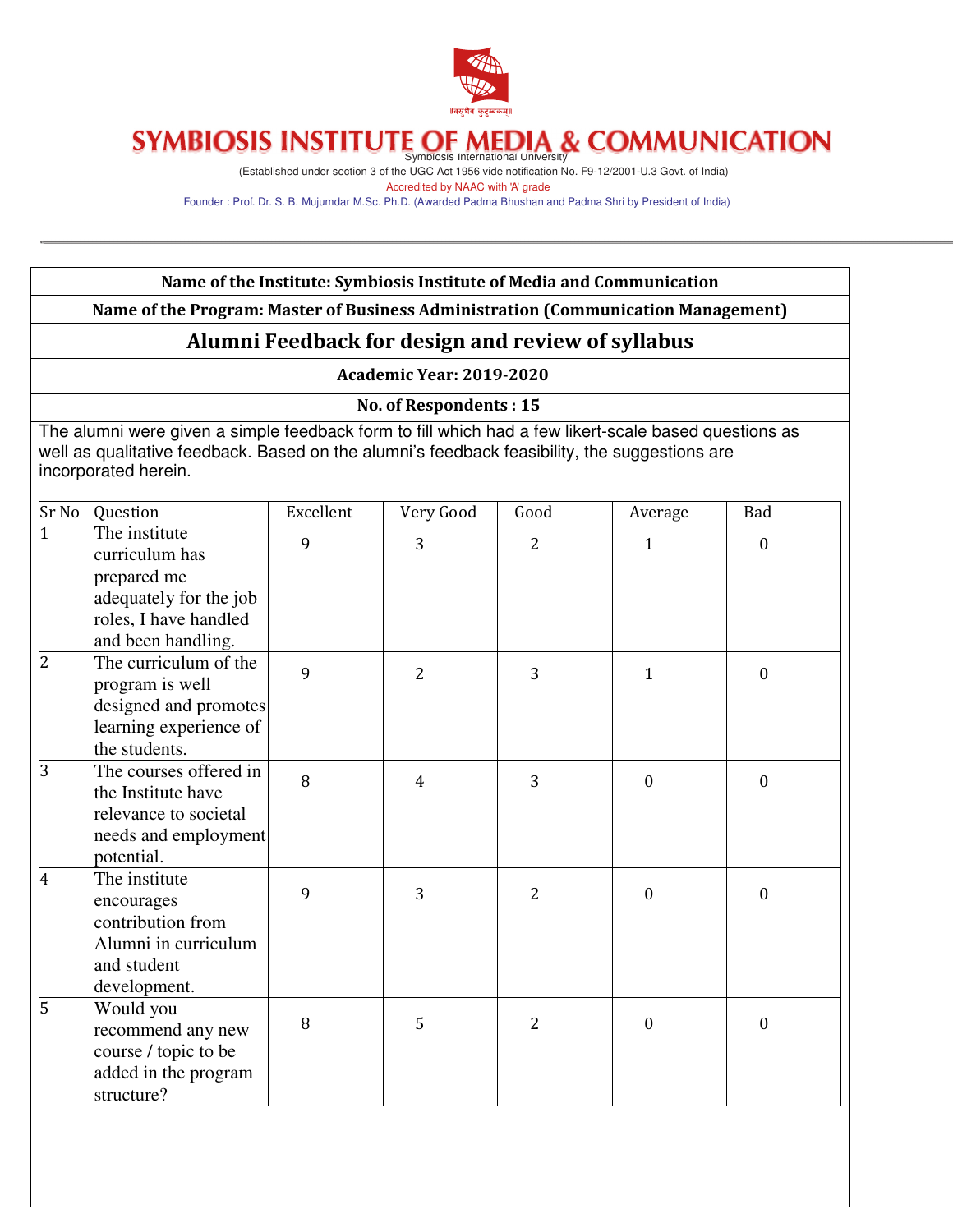| <b>Summary of Feedback Analysis and Action Taken:</b> |                                                                                |                                                                                 |  |  |  |
|-------------------------------------------------------|--------------------------------------------------------------------------------|---------------------------------------------------------------------------------|--|--|--|
| Sr. No                                                | <b>Particulars / Action Point</b>                                              | <b>Action Taken</b>                                                             |  |  |  |
|                                                       | The scope and scale of the Advanced PR<br>writing course needs to be increased | After discussing with concerned faculty, suggested<br>modification was inclued. |  |  |  |

Beheim

Prof. Sneha Gore Mehendale Dr. Ruchi Jaggi Name and Signature of<br>Faculty In Charge / Coordinator

Ruchi Jag $\gamma$ 

Name and Signature of Director

٦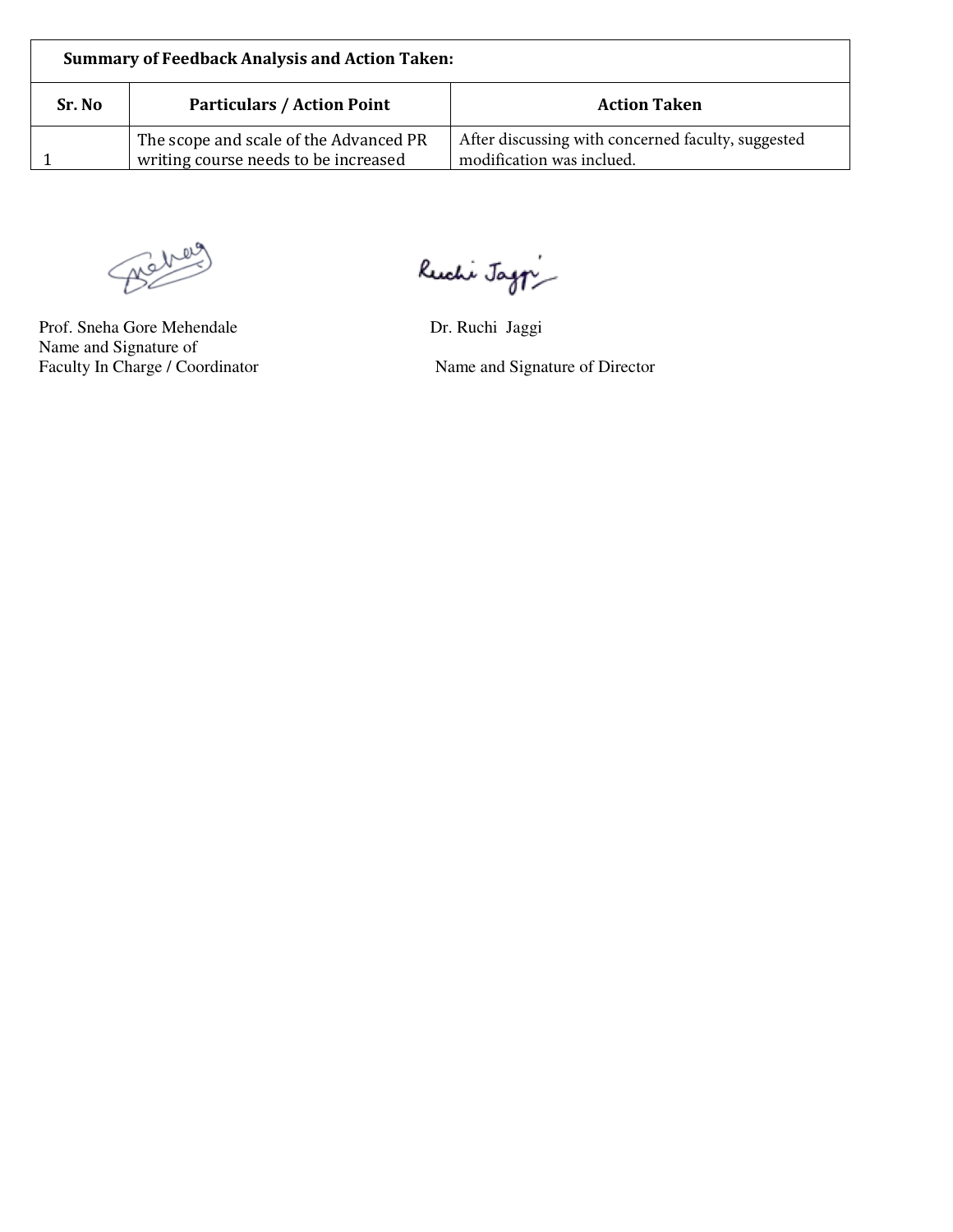

## **SYMBIOSIS INSTITUTE OF MEDIA & COMMUNICATION**

Symbiosis International University (Established under section 3 of the UGC Act 1956 vide notification No. F9-12/2001-U.3 Govt. of India) Accredited by NAAC with 'A' grade Founder : Prof. Dr. S. B. Mujumdar M.Sc. Ph.D. (Awarded Padma Bhushan and Padma Shri by President of India)

Name of the Institute: Symbiosis Institute of Media and Communication

Name of the Program: Master of Business Administration (Communication Management)

### Employers Feedback for design and review of syllabus

#### Academic Year: 2019-2020

The organizations visiting SIMC to recruit students are given a short questionnaire to gauge what they feel about the curriculum. The copy of curriculum is already sent to them over e-mail before the placement process begins. The feedback is usually taken from 4 to 5 recruiters and action is taken on feasible and actionable items. As of 2020, most recruiters give a feedback that the curriculum features latest developments in the field.

No. of Respondents: 5

| Sr No                                                                                                             | Question                                                                                                                                | <b>Strongly Agree Agree</b> |                                                                                                                             | Neutral          | <b>Disagree</b>  | Strongly<br><b>Disagree</b> |
|-------------------------------------------------------------------------------------------------------------------|-----------------------------------------------------------------------------------------------------------------------------------------|-----------------------------|-----------------------------------------------------------------------------------------------------------------------------|------------------|------------------|-----------------------------|
| <sup>1</sup>                                                                                                      | The curriculum at<br>SIMC has a good blend<br>of theory and practical<br>aspects.                                                       | 3                           | 1                                                                                                                           | 1                | $\boldsymbol{0}$ | 0                           |
| $\overline{2}$                                                                                                    | The students of the<br>programme are<br>adequately trained in<br>terms of knowledge,<br>skills and values                               | 3                           | $\overline{2}$                                                                                                              | $\mathbf{0}$     | $\theta$         | $\boldsymbol{0}$            |
| 3                                                                                                                 | The students of the<br>programme<br>demonstrates the ability<br>to learn new things<br>quickly, to adapt, to the<br>dynamic environment | $\overline{2}$              | 3                                                                                                                           | $\boldsymbol{0}$ | $\Omega$         | $\Omega$                    |
| 4                                                                                                                 |                                                                                                                                         |                             |                                                                                                                             |                  |                  |                             |
| Would you recommend any new<br>course / topic to be added in the<br>program structure? If yes,<br>please specify. |                                                                                                                                         |                             | Yes: 1<br>Popular culture, should focus on the<br>trending pop-culture formats to<br>enable students to think tactically as |                  | No:4             |                             |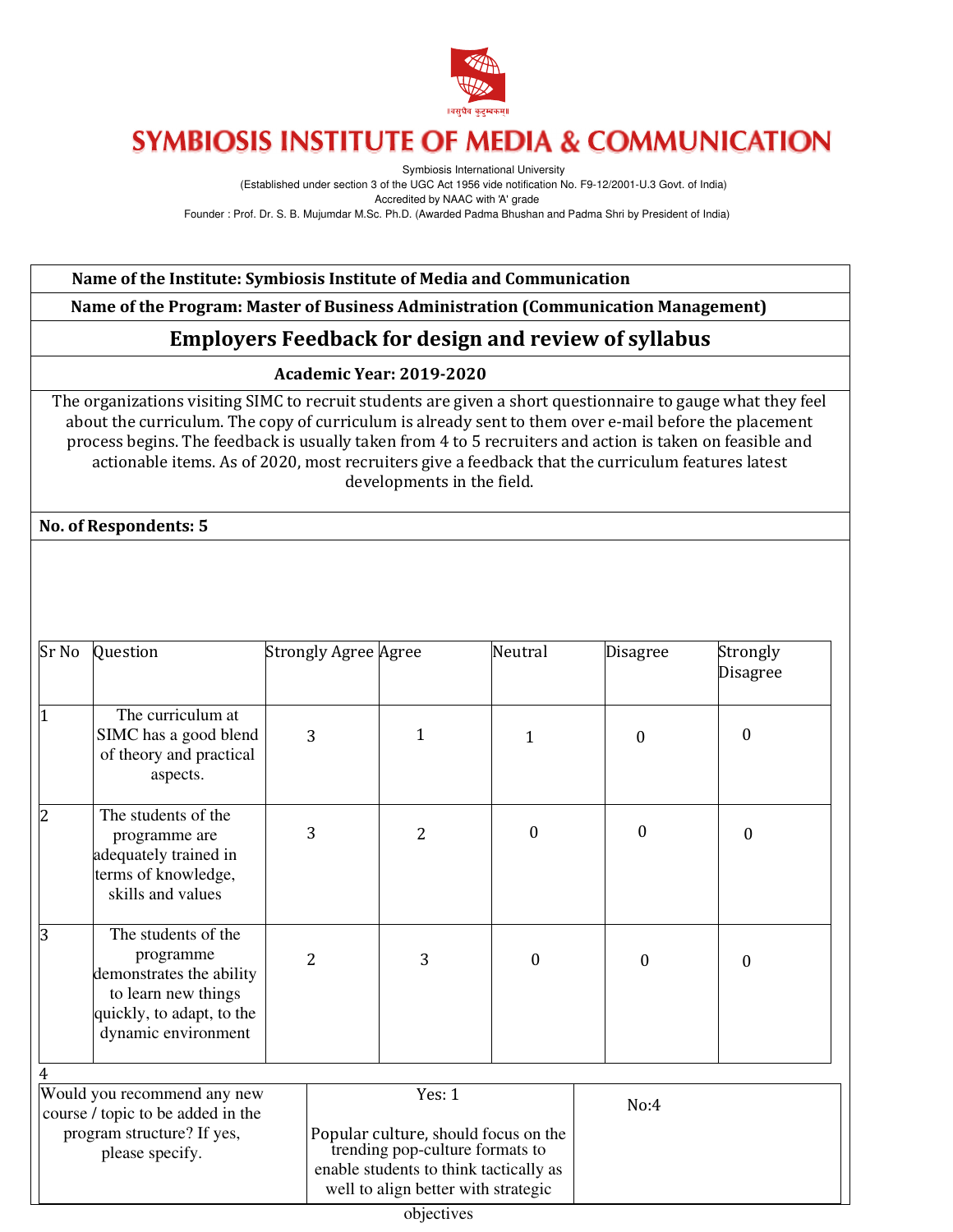| <b>Summary of Feedback Analysis and Action Taken:</b> |                                                                                         |                                                                                            |  |  |  |
|-------------------------------------------------------|-----------------------------------------------------------------------------------------|--------------------------------------------------------------------------------------------|--|--|--|
| Sr. No                                                | <b>Particulars / Action Point</b>                                                       | <b>Action Taken</b>                                                                        |  |  |  |
|                                                       | Popular culture was suggested to be<br>taught, with the above mentioned goals.          | Popular culture is already taught as a part of the<br>course 'media, culture and society'. |  |  |  |
|                                                       | Most recruiters opine that the curriculum<br>features latest developments of the field. | Not Applicable                                                                             |  |  |  |

Behel

 Name and Signature of Faculty In-Charge / Coordinator Name and Signature of Director

Prof. Sneha Gore Mehendale Dr. Ruchi Jaggi

⅂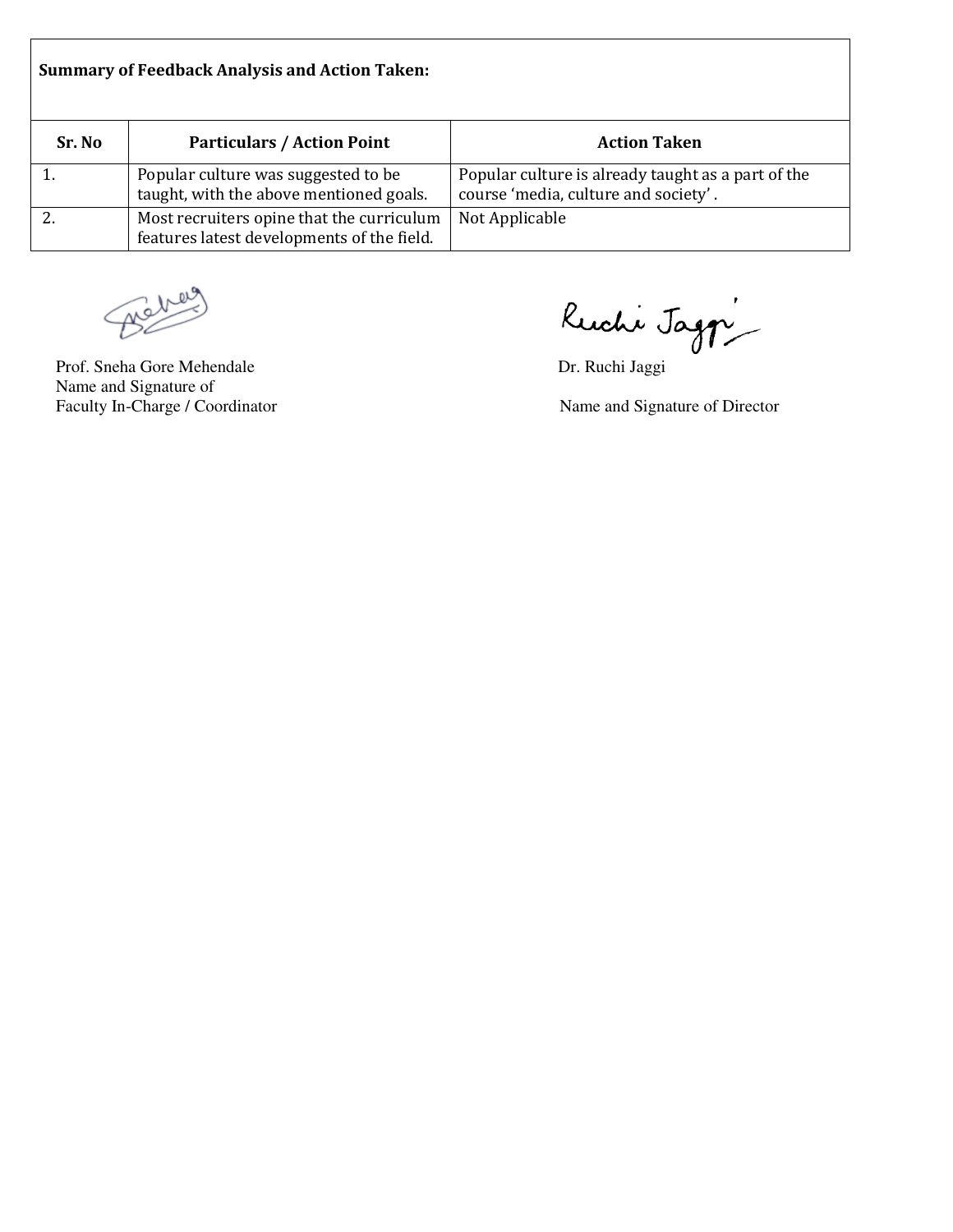

# SYMBIOSIS INSTITUTE OF MEDIA & COMMUNICATION

(Established under section 3 of the UGC Act 1956 vide notification No. F9-12/2001-U.3 Govt. of India) Accredited by NAAC with 'A' grade Founder : Prof. Dr. S. B. Mujumdar M.Sc. Ph.D. (Awarded Padma Bhushan and Padma Shri by President of India)

Name of the Institute: Symbiosis Institute of Media and Communication

Name of the Program: Master of Business Administration (Communication Management)

Students Feedback for design and review of syllabus

Academic Year: 2019-2020

The students were given a simple feedback form to fill which had a few likert-scale based questions as well as qualitative feedback is sought. Based on the students' feedback feasibility, the suggestions will be evaluated and considered.

No. of Respondents: 113

| Sr No          | Question                                                                                                                    | Strongly<br>Disagree | Disagree         | Neutral | Agree | <b>Strongly Agree</b> |
|----------------|-----------------------------------------------------------------------------------------------------------------------------|----------------------|------------------|---------|-------|-----------------------|
| 1              | The topics were<br>overlapping with the<br>courses taught<br>earlier/during the                                             | 22                   | 13               | 41      | 18    | 19                    |
| $\overline{c}$ | semester<br>I was informed about<br>our expected<br>competencies, Course<br>Outcomes (CO) and<br>Programme Outcomes<br>(PO) | 1                    | 7                | 32      | 57    | 16                    |
| 3              | The curriculum is<br>relevant and offers<br>flexibility to meet my<br>learning needs                                        | 1                    | $\boldsymbol{0}$ | 34      | 53    | 26                    |
| 4.             | Adequate co-<br>curricular learning<br>opportunities are<br>provided to support<br>my curricular<br>learning.               | $\mathbf{0}$         | 3                | 16      | 65    | 29                    |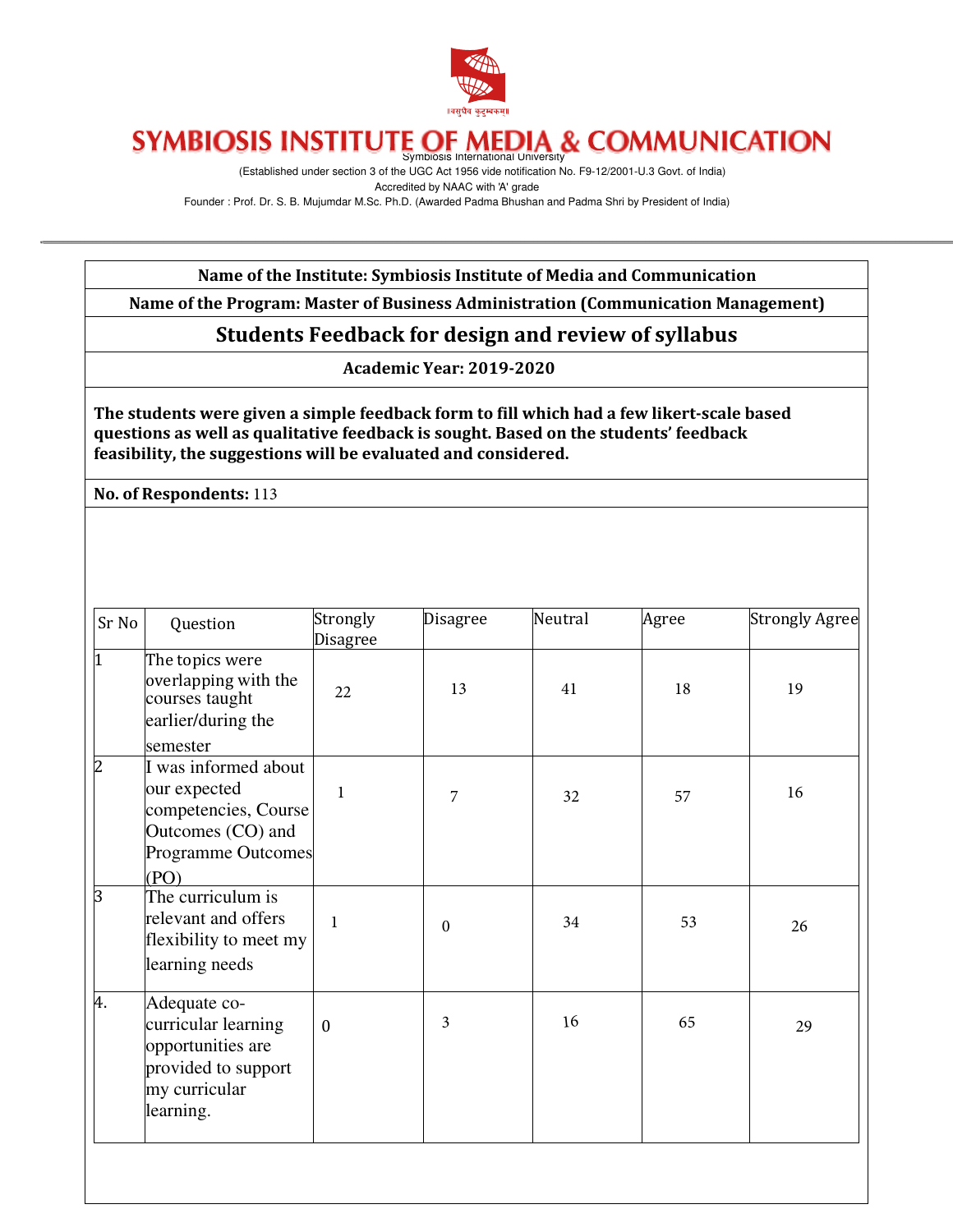| <b>Summary of Feedback Analysis and Action Taken:</b> |                                                                                                       |                                                                                              |  |  |  |  |
|-------------------------------------------------------|-------------------------------------------------------------------------------------------------------|----------------------------------------------------------------------------------------------|--|--|--|--|
| Sr.<br>N <sub>o</sub>                                 | <b>Particulars / Action Point</b>                                                                     | <b>Action Taken</b>                                                                          |  |  |  |  |
|                                                       | More focus on tactical PR tools and a live<br>PR project for the class to work on would<br>be welcome | Would be evaluated and based on the feasibility,<br>suitable action will be taken in future. |  |  |  |  |
|                                                       | Since the PR industry has shifted to<br>digital PR, more exposure to the same is<br>needed.           | Would be evaluated and based on the feasibility,<br>suitable action will be taken in future. |  |  |  |  |

 $\mathscr{B}^\mathsf{dr}$ ♨

 Name and Signature of Faculty In Charge / Coordinator Name and Signature of Director

Prof. Sneha Gore Mehendale Dr Ruchi Jaggi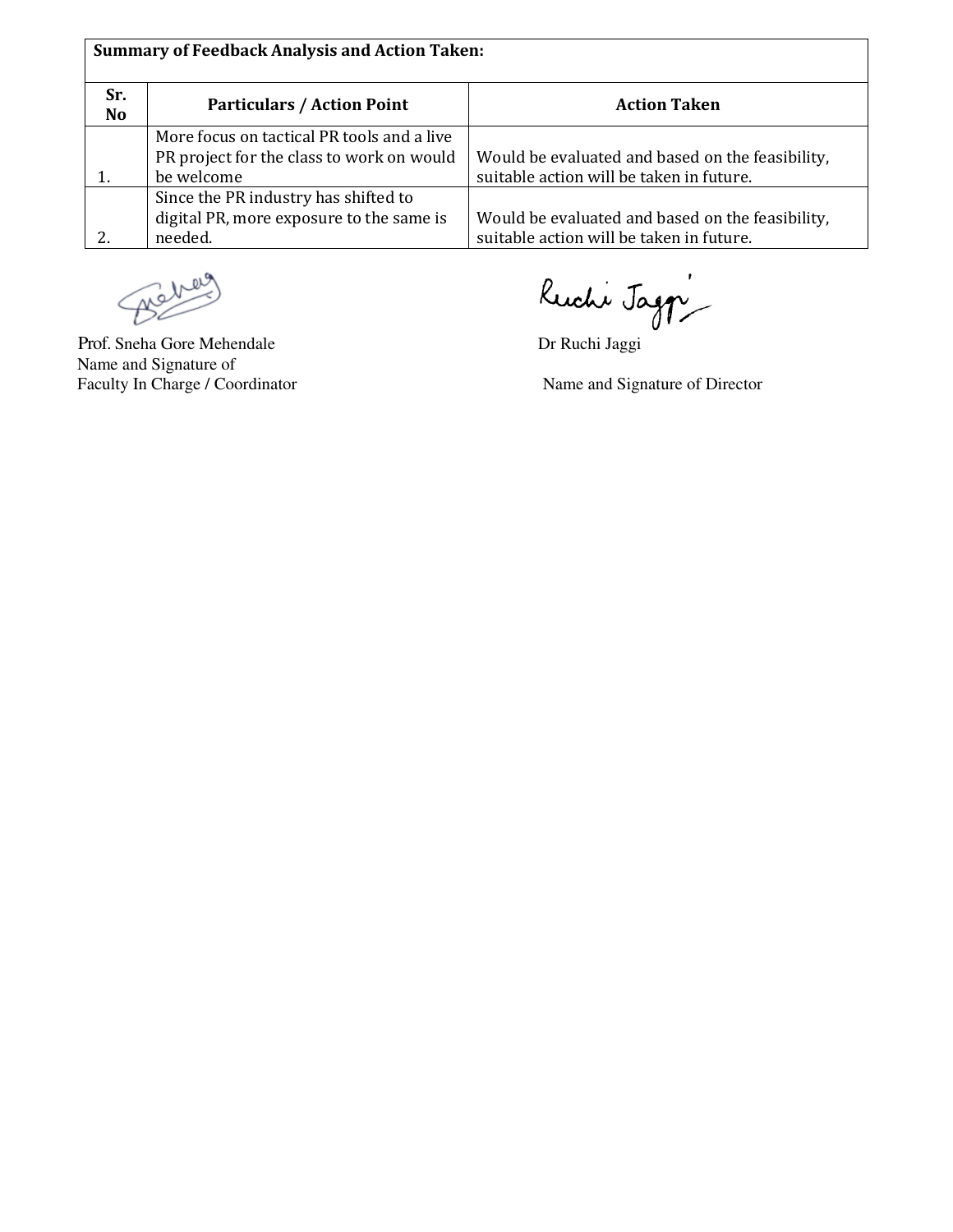

(Established under section 3 of the UGC Act 1956 vide notification No. F9-12/2001-U.3 Govt. of India) Accredited by NAAC with 'A' grade

Founder : Prof. Dr. S. B. Mujumdar M.Sc. Ph.D. (Awarded Padma Bhushan and Padma Shri by President of India)

Name of the Institute: Symbiosis Institute of Media and Communication

Name of the Program: Master of Business Administration (Communication Management)

#### Teachers Feedback for design and review of syllabus

Academic Year: 2019-2020

No. of Respondents: 9

The teachers were given a simple feedback form to fill which had a few likert-scale based questions as well as qualitative feedback. Based on the teachers' feedback feasibility, the suggestions are incorporated herein.

| Sr No          | Question                                                                                                                                                | Excellent | Very Good      | Good             | Average      | Bad              |
|----------------|---------------------------------------------------------------------------------------------------------------------------------------------------------|-----------|----------------|------------------|--------------|------------------|
| $\overline{1}$ | I am given enough<br>freedom to contribute<br>my ideas on<br>curriculum design and<br>development.                                                      | 7         | $\overline{2}$ | $\boldsymbol{0}$ | $\mathbf{0}$ | $\boldsymbol{0}$ |
| $\overline{c}$ | The faculty<br>members/teachers are<br>supported with<br>adequate learning<br>resources.                                                                | 7         | $\mathbf{1}$   | $\mathbf{1}$     | $\mathbf{0}$ | $\mathbf{0}$     |
| $\overline{3}$ | The faculty<br>members/teachers are<br>encouraged to<br>establish linkages with<br>Industry.                                                            | 7         | $\mathbf{1}$   | $\mathbf{1}$     | $\theta$     | $\mathbf{0}$     |
| $\overline{4}$ | The syllabus is<br>relevant and adequate<br>in terms of scope,<br>depth and choice to<br>help develop the<br>required competencies<br>amongst students. | 7         | $\overline{2}$ | $\boldsymbol{0}$ | $\mathbf{0}$ | $\mathbf{0}$     |
| 5              | Would you<br>recommend any new<br>course / topic to be<br>added in the program<br>structure?                                                            | 7         | $\overline{2}$ | $\boldsymbol{0}$ | $\mathbf{0}$ | $\mathbf{0}$     |